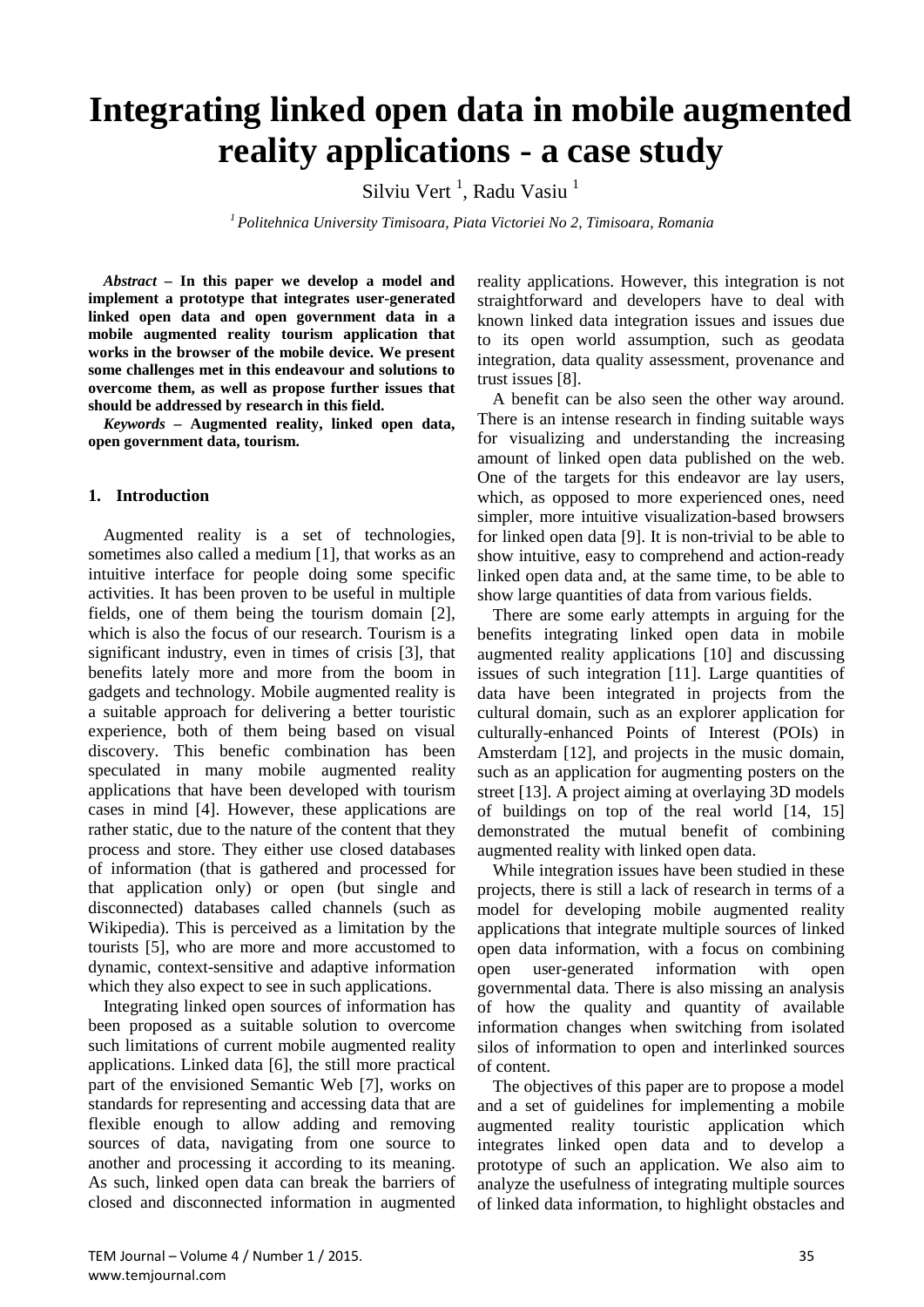problems that show up in processing datasets "in the wild" and to propose solutions and ignite discussions based on the findings.

The model we proposed and the prototype we implemented show that there are clear steps in integrating linked open data in mobile augmented reality applications and that this process yields benefits for the tourist in terms of information access.

# **2. Major components and steps**

The model of developing an application that exploits linked data in augmented reality mobile applications resembles closely the architecture of developing a generic linked data application, as described in [16], with some adjustments specific to augmented reality applications. We consider open government data to be a strong pillar in linked open data for augmented reality applications, but, as most of the government data is still only published as raw data, we need to also apply to our model the general Linked Open Government Data lifecycle, as described in [17].

As such, to develop an application that fulfils the objectives set in the introduction, a developer should be aware of the following steps and components.



*Figure 1. Major steps of the application model*

The prototype we developed integrates data from user-generated information sources, like Wikipedia and OpenStreetMap, and from governmental ones, like the Romanian Government Open Data Portal<sup>[1](#page-1-0)</sup>. The former two sources are already published as linked data under the name of  $DBpedia<sup>2</sup>$  $DBpedia<sup>2</sup>$  $DBpedia<sup>2</sup>$  and, respectively, LinkedGeoData<sup>[3](#page-1-2)</sup>. The governmental source was processed by us to become linked data. We integrate these sources using a linked data

integration framework and store the consolidated dataset in a triple store. The geographic area we target is the whole country of Romania, with a focus on the city of Timisoara. We built an augmented reality mobile application that works directly in the browser of the mobile device and which queries the triple store from an Application Programming Interface (API) and shows the information to the user in a typical augmented reality experience.

The steps in the process are detailed as follows.

#### *Identification*

 The first and foremost important step is identifying the most appropriate datasets to be used for the application's purpose. The selection is based on the quantity of information in the dataset (does it cover the geographic area that I want the augmented reality experience to take place in and does it have a significant number of POIs?), the quality of the information (how complete and accurate is the description of the POIs?) and the attached license (am I allowed to use the information?).

A minimum set of descriptors are required for the POIs to be used in an augmented reality application: label, GPS coordinates and category. While label and GPS coordinates are certainly required to be able to show the POI in space and say what it is, the requirement considering the presence of a category is debatable. We believe that some form of categorizing the POI is strongly needed for proper filtering of the displayed information. Otherwise, there is the danger of showing a cluttered (and, therefore, unusable) display to the user. Other descriptors, not required, but useful to have in an augmented reality environment, are: description (for further information), email/telephone numbers (for the user to be able to email/call the contact person of the POI immediately from his smartphone), opening hours/closing hours (to be able to filter the POIs around her based on the availability at that certain time), picture of the POI (to be able to recognize it easier), links to similar POIs (for the user to be able to further navigate to the other POIs based on similar architecture, functionality etc).

In this paper, we are focusing on open datasets (the ones that are compatible with the Open Definition [18]), from governmental sources and from usergenerated ones. To check if a license is truly open, developers can use the list of licenses that are conformant [19] with the specifications written in the Open Definition.

Big linked open datasets can be found easily by using the LOD diagram [20]. The diagram shows what major type each dataset is and the most connected datasets in the world. This visual search is quick and intuitive and works well for identifying

<span id="page-1-0"></span><sup>1</sup> http://data.gov.ro/

<span id="page-1-1"></span><sup>2</sup> http://dbpedia.org/

<span id="page-1-2"></span><sup>3</sup> http://linkedgeodata.org/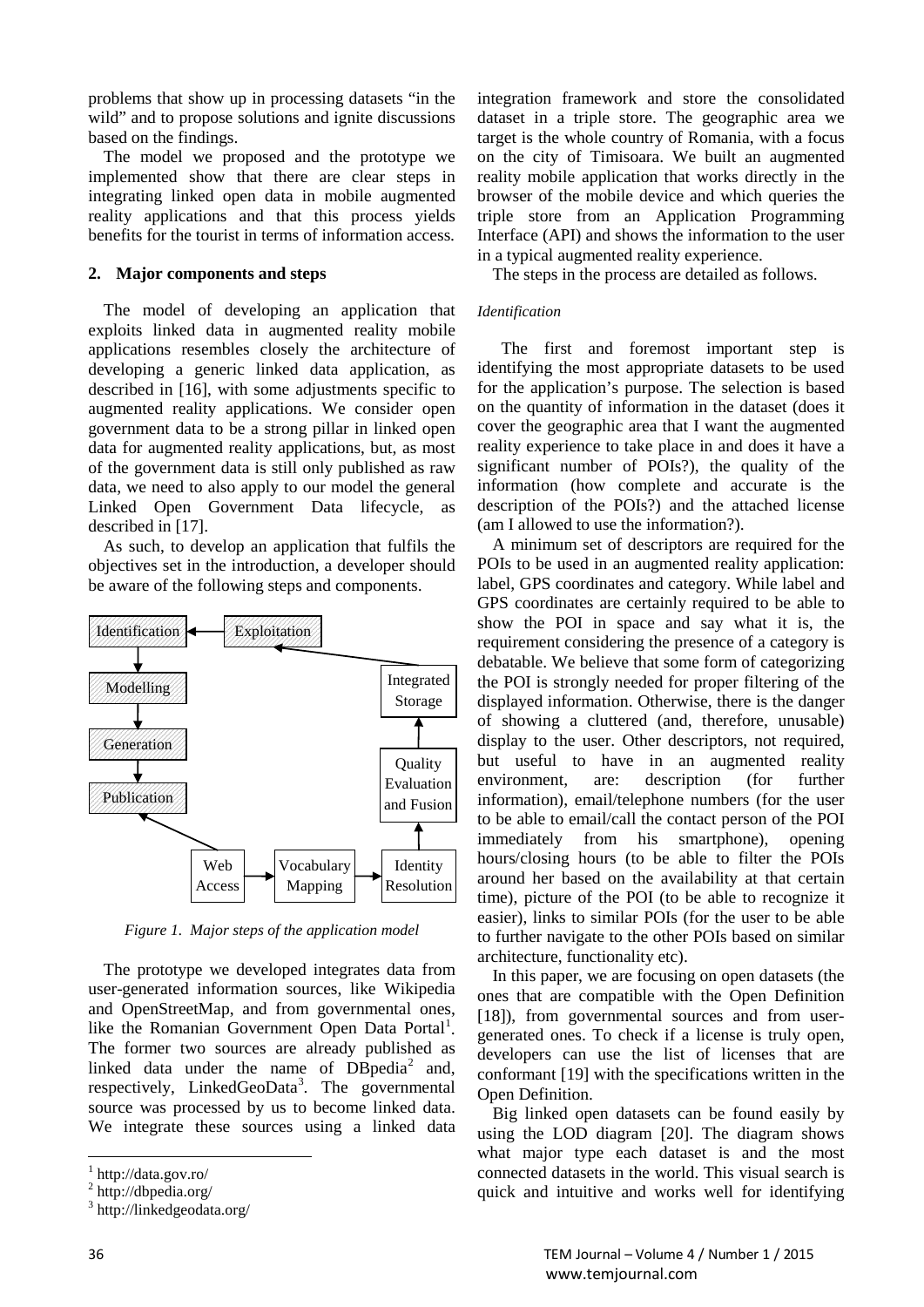big, well-known datasets. Smaller datasets are harder to find this way. One can use tools like  $DataHub<sup>4</sup>$  $DataHub<sup>4</sup>$  $DataHub<sup>4</sup>$  or PublicData<sup>[5](#page-2-0)</sup>. A comprehensive worldwide list of open data catalogs can be found on DataCatalogs<sup>[6](#page-2-0)</sup>. The most recent crawling of the Linked Open Data space [21] shows that geographic datasets occupy 2% of it. Other domains with potential data on POIs are the governmental one, with 18% of the LOD space (the category with, by far, the biggest growth since the last report from 2011) and cross-domain, 4% of the LOD space.

For our prototype, we aimed to identify datasets to be used by tourists visiting Romania. The testing phase would be done in the city of Timisoara, which is currently a candidate for the title of European Capital of Culture in 2021, so it is a place with high touristic potential. Using the above criteria, we identified DBpedia and LinkedGeoData as being suitable candidates. DBpedia covers around 4000 POIs in Romania and LinkedGeoData around 20,000 POIs (the numbers are approximate due to the fact that, for straightforwardness, the crawling of the datasets was done for a circular area centered on the geographical midpoint of the country, so small parts of the neighbouring countries were also included). These datasets have the required descriptors and a few other optional ones as well. Their licenses, Creative Commons Attribution-ShareAlike version 3.0 (CC BY-SA 3.0) and GNU Free Documentation License (GNU FDL) in case of DBpedia and Open Data Commons Open Database License (ODbL) in case of LinkedGeoData, are compatible with the Open Definition.

We could not find appropriate linked open governmental data sources for Romania, so we selected a raw government dataset that was published recently on the Romanian Government Open Data Portal and that lists all the official museums in Romania. The 951 POIs are well described and very appropriate for being used in an augmented reality environment. The dataset<sup>[7](#page-2-0)</sup> was published by the National Institute of Heritage who at the end of 2014 won the Open Government Partnership prize from the Romanian Government for transparency in administration. The portal's license, the Open Government License $8$  (OGL ROU 1.0), is compatible with the Open Definition. We believe that the extra work for transforming this raw dataset into a linked dataset is worthwhile. Various valuable raw government data is published currently in many places in the world and the process of transforming it to linked data should be taken into account as a default step by developers.

*Table 1. Comparison between various aspects of the integrated sources of data*

| Name                            | License                             | No. of POIs<br>for Romania | Ontology |
|---------------------------------|-------------------------------------|----------------------------|----------|
| DB pedia                        | CC BY-<br>SA 3.0<br>and GNU<br>FDL. | $\sim 4000$                | dbo      |
| LinkedGeoData                   | ODbL                                | $\sim 20,000$              | lgdo     |
| Romanian<br>Open Data<br>Portal | OGL<br><b>ROU</b> 1.0               | 951                        |          |

Comparing the identified sources (Table 1 and Table 2) reveals a great variation in licenses, ontologies or form of access, which makes the integration a non-trivial task.

#### *Modelling*

The modelling stage concerns directly the governmental data source. This step consists of analysing the information and deciding on ontology to be used in modelling that information. If the other sources of information to be mixed are already identified, it is helpful to use for the governmental source the same ontology as the one which is the most relevant in the other sources. However, in many cases, each source of information has its own ontology, so a suitable approach is to use the ontology of the most important of them.

In our use case, the user-generated data sources use quite different approaches in modelling. LinkedGeoData uses a lightweight OWL ontology, called the LinkedGeoData Ontology (lgdo), which maps pretty directly on the key-value pairs, known as tags, that are specific to POIs in OpenStreetMap [22]. DBpedia uses a shallow, multi-domain ontology, called the DBpedia Ontology (dbo), which maps Wikipedia infoboxes through hand-made rules [23].

For the government data source, we considered a combination of vocabularies (such as FOAF or Basic Geo) but also a small part of the DBpedia ontology, for easier alignment.

#### *Generation*

The generation step involves transforming the raw data into linked data and it applies to the government data source. For this purpose, we chose the OpenRefine tool, as it has some very useful features for dealing with data: exploring, cleaning,

<span id="page-2-0"></span><sup>4</sup> http://datahub.io/

<sup>5</sup> http://publicdata.eu/

 $^{6}$  http://datacatalogs.org/

<sup>7</sup> http://data.gov.ro/dataset/ghidul-muzeelor-din-romania <sup>8</sup> http://data.gov.ro/base/images/logoinst/OGL-ROU-1.0.pdf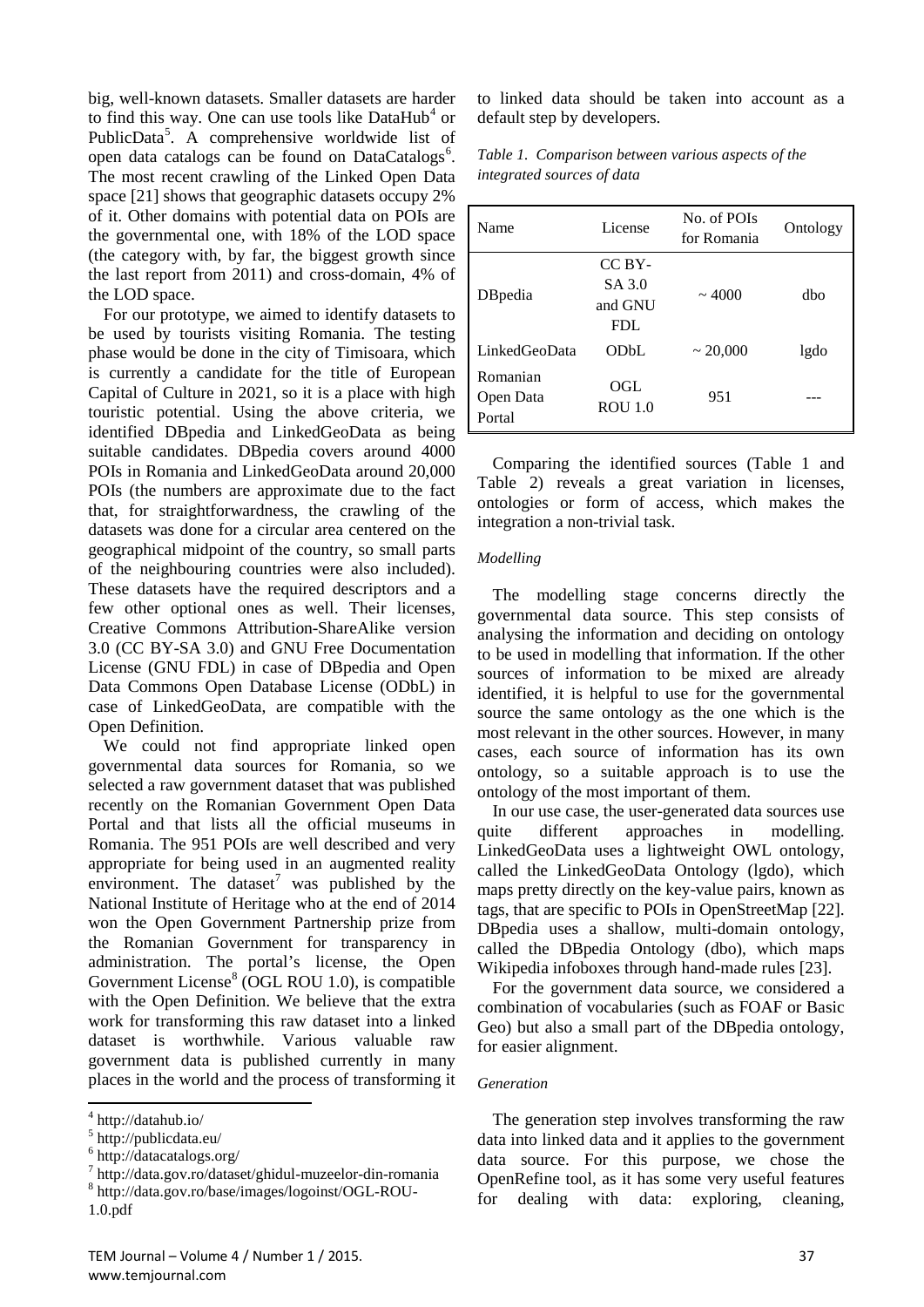transforming, reconciling and matching [24]. Because the effort was for generating linked data for just one dataset, we chose a manual approach. In case of a significant number of datasets, a (semi- )automatic approach is more suitable, such as the one employed by the csv2rdf4lod tool used for the TWC LOGD portal [25].

## *Publication*

This step refers to the publication of the generated linked dataset. This is not required if the linked data is only to be used in the application. However, the data might be useful to other developers as well, so it is a nice-to-have feature. We will publish the linked government dataset after switching from the development triple store to the production triple store.

## *Integration (Access + Integration + Storage)*

For the integration of the datasets we have chosen the popular Linked Data Integration Framework (LDIF) [26]. This framework covers four modules from the generic schema of linked data applications: the Web Data Access Module, the Vocabulary Mapping Module, the Identity Resolution Module and the Quality Evaluation and Fusion Module. The tool is very useful in such cases as it streamlines the operations of accessing the data, aligning it, merging it and checking its quality. LDIF has configuration files where one can modify parameters to change its runtime behaviour. Other similar tool that developers might use is Apache Marmotta<sup>[9](#page-3-0)</sup>.

**Integration – Access.** The data sources can be accessed in various ways (Table 2).

# *Table 2. Comparison between accessing methods available for the integrated sources*

| Name                         | <b>RDF</b> | <b>SPARQL</b> | <b>REST</b><br>API | Dump |
|------------------------------|------------|---------------|--------------------|------|
| DB pedia                     | X          | X             |                    | X    |
| LinkedGeoData                | X          | X             | X                  | X    |
| Romanian Open<br>Data Portal |            |               | X                  | X    |

Linked data applications present three types of data access patterns [16]: the crawling pattern, in which several sources are crawled, the data is fetched and stored in a single datastore, from where it is accessed later; the on-the-fly dereferencing pattern, according to which the data sources are crawled by

dereferencing the URIs on the spot and as such going from one to the other in real time; and the query federation pattern, in which a query is sent to a fixed set of data sources that are known beforehand.

The latter two patterns provide the most up to date data; however, they might not provide the data fast enough. This can be an issue in augmented reality environments, where the availability of the data for the registration to happen in real time is a critical aspect of a successful experience. The first pattern might have the disadvantage of not providing the latest data (though a frequent refresh of the data can make this issue a minor one) but the resulting data is available immediately.

In our use case, we favoured the crawling pattern, which is also the one used by the LDIF platform. We specified in the LDIF configuration file how each data source should be fetched, depending on the available data access methods presented in Table 2. DBpedia data was downloaded both through SPARQL queries requesting categories specific to Romanian POIs and through data dumps, while LinkedGeoData and the governmental source were inputted only as data dumps. For the ease of processing, we crawled those POIs from DBpedia and LinkedGeoData that were in a certain radius around the center of the country, meaning that we also got some POIs outside the country (as it does not have a circular geographic area).

**Integration – Vocabulary Mapping.** LDIF uses internally the R2R framework [27] to achieve the translation of the ontology in the original source to the desired resulting ontology. Looking into the data of our selected sources, we see various categories that the POIs belong to. The dbo ontology uses straightforward categories, such as *SportFacility* or *EducationalInstitution*. However, DBpedia also uses the yago ontology, which has categories that are hard to translate automatically (such as *PlacesOfWorshipInTimisoara* or *SynagoguesInRomania*) due to the way they are built (extending Wikipedia categories were extended with WordNet [28]), which are hard to manually process*.* Because of this issue, the categories that should be translated must be picked up manually from the data with the desired purpose in mind. LinkedGeoData has some more straightforward categories, such as *FuelStation*, *Parking*, *Supermarket* etc.

Filtering by category is important for the user, but displaying all these niche categories on a small screen might puzzle the user. Moreover, displaying such niche categories would mean that the user might not find anything close to her in several categories and would be disappointed by the augmented reality experience.

<span id="page-3-0"></span><sup>9</sup> http://marmotta.apache.org/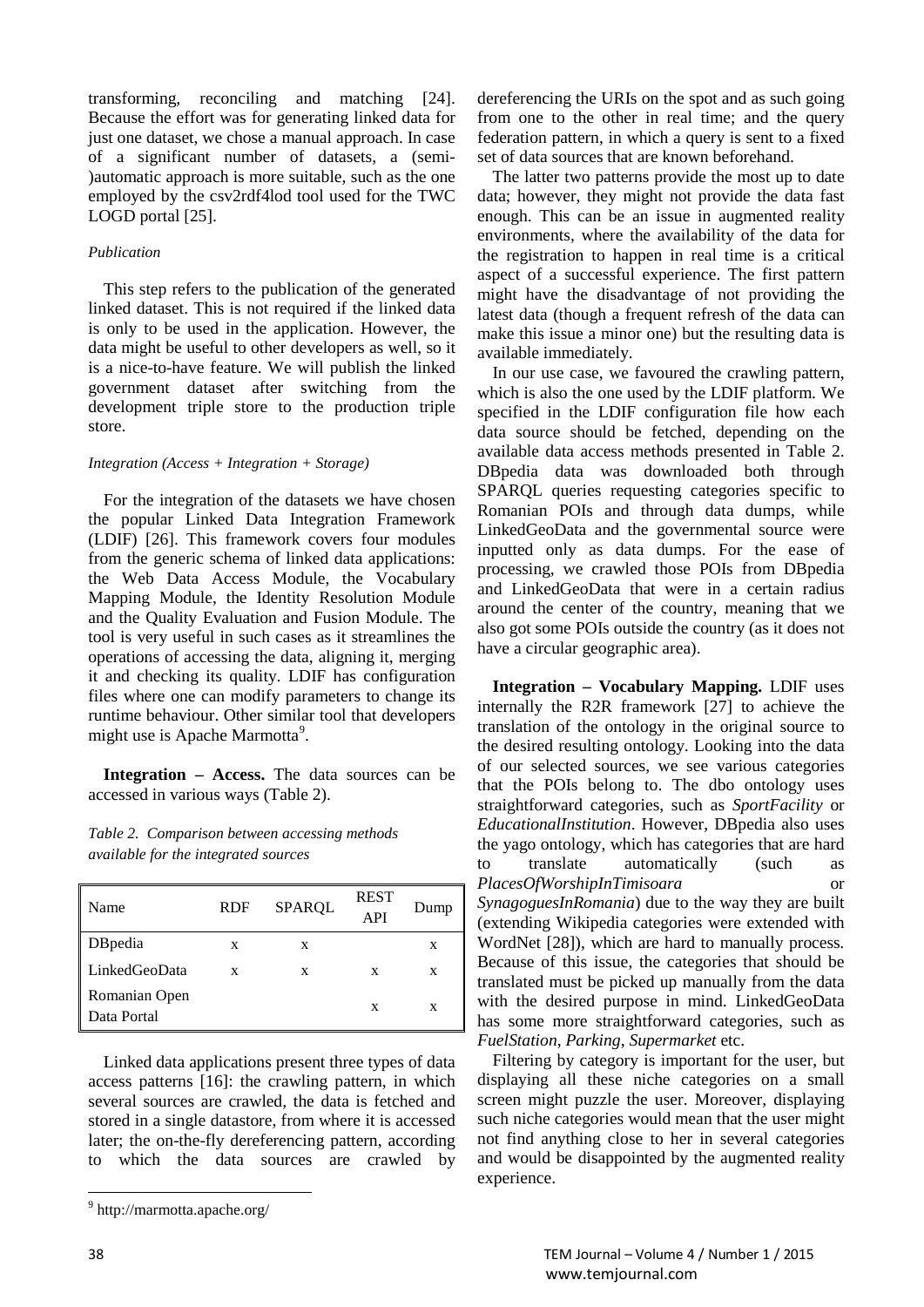As such, we empirically devised 7 supercategories that would encompass all the smaller categories: Tourist (churches, museums), Utility (fuel station, exchange offices), Food&Drinks (restaurants, pubs), Shopping (supermarkets, shopping malls), Emergency (pharmacies, hospitals), Entertainment (sports, cinema) and Institution (townhall, university).

The translation rules were specified by indicating that the source's category is *rdfs:subClassOf* our own supercategory, which belongs to our ontology named tomldifo. Below are snippets of code showing examples of translation rules for DBpedia and LinkedGeoData categories.

*yago:PlacesOfWorshipInTimișoara rdfs:subClassOf tomldifo:tourist . lgdo:Monument rdfs:subClassOf tomldifo:tourist . …*

*dbo:ShoppingMall rdfs:subClassOf tomldifo:shopping . lgdo:Shop rdfs:subClassOf tomldifo:shopping .*

*… dbo:University rdfs:subClassOf tomldifo:institution . lgdo:University rdfs:subClassOf tomldifo:institution .*

The museums in the governmental data source were translated to the tourist supercategory.

Generally, the translation step should also involve aligning all the sources to the same geographic vocabulary. It was not the case for our prototype, as all the sources are using the WGS84 system. However, we had to create the *geo:geometry* attribute, from the latitude and longitude attributes, for the governmental source, because this step was not done in OpenRefine, and for data that was missing this attribute in the other sources. This attribute is needed internally by Silk in the next module, Identity Resolution. Below is a snippet of code showing the creation of the *geo:geometry* attribute.

*mp:toGeometry a r2r:Mapping ; r2r:prefixDefinitions "geo: <http://www.w3.org/2003/01/geo/wgs84\_pos#> . type: <http://www.openlinksw.com/schemas/virtrdf#> ." ; r2r:sourcePattern "?SUBJ geo:lat ?lat . ?SUBJ geo:long ?long" ; r2r:targetPattern "?SUBJ geo:geometry ?'geometry'^^type:Geometry" ; r2r:transformation "?geometry = concat('POINT(',?long, ' ',* 

*?lat,')')" .*

**Integration – Identity resolution**. For the identity resolution, LDIF uses the Silk tool [29] to be able to match and merge identical POIs that appear in multiple sources. Uncertainty in fusing information might yield three main integration issues: geographic integration, place name integration and semantic integration [30]. Correspondingly, we used as criteria for merging: the geographic distance between the POIs, the similarity of the names of POIs (using the Levenshtein distance algorithm) and the supercategory that they belong to.

These were by no means the only criteria one could use for integration purposes. The GPS coordinates of the boundaries of a POI are a piece of very useful criteria, for example, but this kind of information is virtually impossible to find in real user-generated data.

A clear condition we set for two POIs to be considered for integration is that they belong to the same supercategory. For the geographic distance between the POIs and the Levenshtein distance on names, we used empirically determined thresholds. To determine these thresholds, we imported the information of the POIs in Google Fusion Tables [31] and displayed them on the map of Romania, then zoomed in on the area of Timisoara, that we know well. We colour coded the pinpoints of the POIs based on the source of the data, so we were able to spot quite rapidly if certain POIs are susceptible of being integrated based on the geographic distance (Figure 2). We then looked over their other information (category and name) to see how much they differ, in the real world of user-generated data, even if they are the same POIs actually. We favoured the more restrictive thresholds, as we believe it is better for the user to see two POIs that are basically the same then miss one totally because it was merged wrongly with other.



*Figure 2. Screenshot of the Google Fusion map with overlaying POIs*

Below is a short snippet of code showing the rules for merging POIs belonging to the "institution" supercategory. The threshold for Levenshtein distance is set to 1 (meaning the name can differ by maximum 1 character) and for the geographic distance is set to 100 (meaning it can differ by maximum 100m). The merging is done by creating sameAs links, as in the code snippet below.

*<Interlink id="institution"> <LinkType>owl:sameAs</LinkType>*

 *<SourceDataset dataSource="SOURCE" var="a"> <RestrictTo>?a rdf:type tomldifo:institution .</RestrictTo>*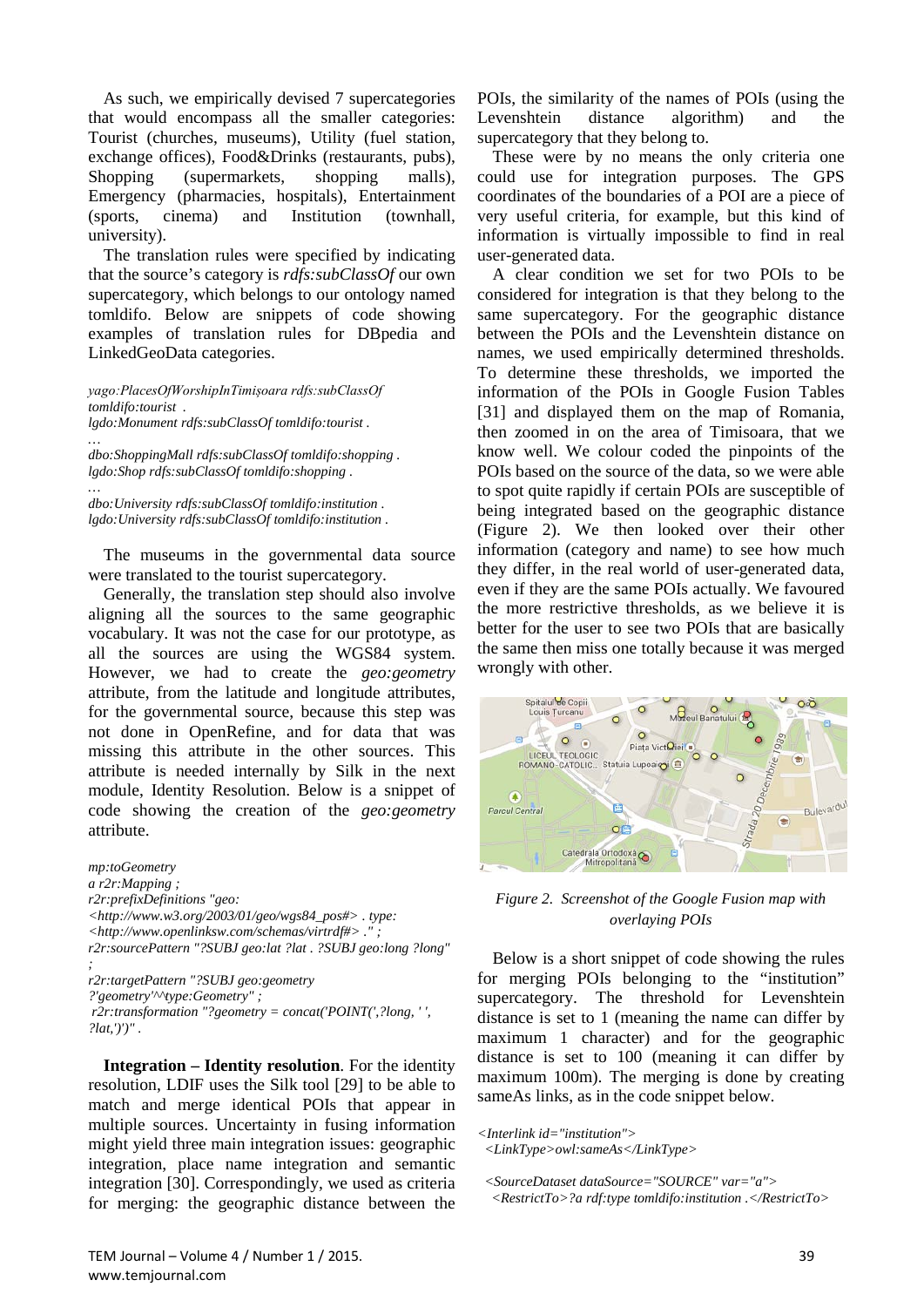*<TargetDataset dataSource="TARGET" var="b"> <RestrictTo>?b rdf:type tomldifo:institution .</RestrictTo> </TargetDataset>*

```
 <LinkageRule>
   <Aggregate type="average">
    <Compare metric="levenshteinDistance" threshold="1" 
required="true">
     <TransformInput function="lowerCase">
      <Input path="?a/rdfs:label" />
     </TransformInput>
     <TransformInput function="lowerCase">
      <Input path="?b/rdfs:label" />
     </TransformInput>
    </Compare>
    <Compare metric="wgs84" threshold="100" >
      <Input path="?a/geo:geometry" />
      <Input path="?b/geo:geometry" />
      <Param name="unit" value="m" />
     </Compare>
  </Aggregate>
  </LinkageRule>
```

```
 <Filter />
</Interlink>
```
**Integration – Quality Evaluation and Fusion.** For evaluating the quality of the integrated data and resolving potential conflicts in data, LDIF uses the Sieve module [32]. This module allows, in the first phase, to assign quality indicators, based on various scoring functions, to the data. The scoring functions can be related to how recent the data was crawled or updated, the reputation of the data (where it comes from) or they can compute indicators based on some numeric properties of the data.

For assessing the quality of the data in our prototype, we used criteria such as time closeness and reputation. We favoured the information that was updated more recently and we favoured the English Wikipedia over the other localized versions of it.

In the second phase, the Sieve module performs the fusion of the data, based on rules set by the developer and which take into account the quality indicators. For our prototype, we chose to keep the GPS coordinates of the most recently updated POI from several POIs that were identified as being the same.

**Integration – Storage**. For storage purposes, we use an OpenRDF Sesame<sup>[10](#page-5-0)</sup> triple store version  $2.7.9$ on a Linux 2.6.32 server. There are a total of 1237760 statements currently stored on the server, belonging to POIs in the areas of Trento, Italy (crawled for demo purposes [33]) and the whole Romania.

#### *Exploitation*

The exploitation step involves building some sort of application or mashup that exploits the integrated linked data. Our implemented prototype is a mobile augmented reality application that works in the browser of the smartphone or tablet. Therefore, the tourist is not required to download a separate application for her purpose. This way, we come closer to the concept of ubiquitous augmented reality.

Because the capability of mobile phones to interact directly with SPARQL endpoints is still in its infancy, even more in case of using just code in the browser, we have built an API on top of the triple store that allows the web application to get the information in JSON format. The web application can make two kinds of requests on the API:

a) get the list of POIs (with name and GPS coordinates) based on the position of the tourist, the desired radius (which is actually an almost-square rectangular area, due to poor geospatial support in the triple store [34]) and the desired type of POIs (supercategory)

b) complete information about a certain POI, meaning name, description, picture, original source and link to further information

The application works like this (see also Figure 3):

1) the tourist opens the web application in his mobile browser and can see pinpoints overlaid on real POIs around him. The pinpoints have different icons, depending on the category the POIs belong to, so it is easy for the tourist to understand at a glance what is around her. There is a menu available all the time on the top right corner of the screen, from where the user can choose to see all or just one of the supercategories and can adjust the radius for displaying the POIs.

2) the tourist taps on a pinpoint and a small window opens on the bottom of the screen, showing the name of the POI, the distance to it and a link for complete information.

3) if the tourist presses that link, a bigger window opens, covering almost all the screen, and displaying complete information on the POI (name, description, picture, source, link to webpage).



*Figure 3. Screenshots of the web application*

<span id="page-5-0"></span><sup>10</sup> http://rdf4j.org/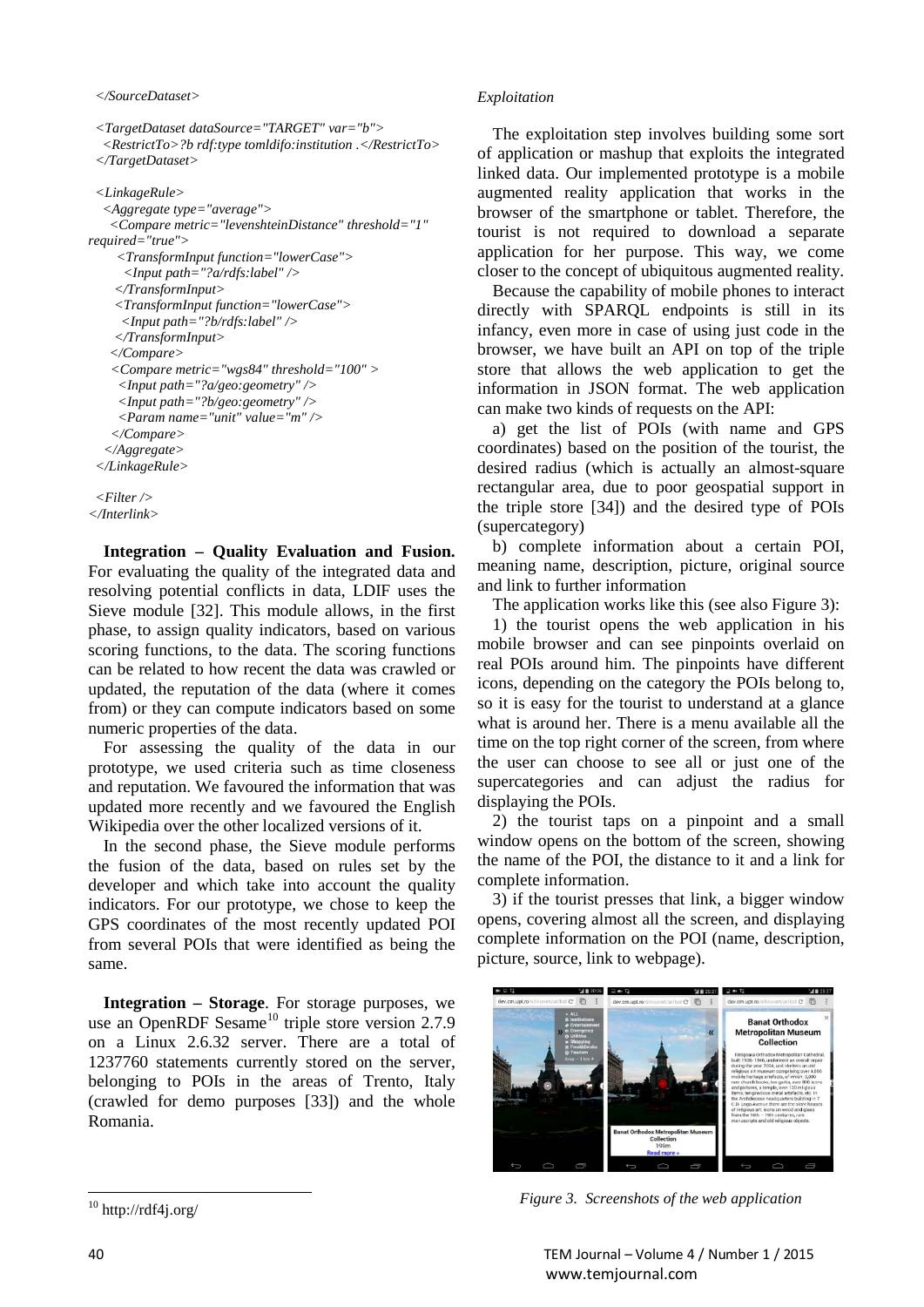The web application is built on top of awe.js, an augmented reality web library<sup>[11](#page-6-0)</sup> that uses technologies like HTML5, CSS and Javascript, combined with access to modern capabilities of mobile devices, such as geolocation, photo/video camera, WebRTC or WebGL, to show 2D or 3D augmented reality objects on top of the surroundings. The awe. is library works on top of three. is, a library that allows developers to design 3D experiences in the browser. According to the developers of awe.js, this library should work on the latest versions of Chrome and Firefox on Android, as well as on devices such as Leap Motion, Oculus Rift and Google Glasses. We successfully tested the application on various Android smartphones and tablets.

# **3. Discussion and further work**

The prototype that we have implemented, highlighted some well-known linked data integration issues, but also issues specific to our use case.

Sources differ greatly in terms of vocabulary used, form of access, license and so on, so proper identification and analysis is needed to prepare them for further processing. Tools and guidelines for this step are available and some have been presented here.

A significant manual effort is needed for translating the data. For example, some categories are titled in such a way (e.g. *TypeOfBuilding*In*City*) that it is impossible to know them beforehand. As such, developers have to look thoroughly into the data and pick up those information manually as best as they can.

Popular user-generated sources of information have a large quantity of information available for almost every geographic area. They are also great in linking datasets between them. However, the POIs that are not in the top of the interestingness ladder, that is most of them, are usually described shallowly. Governmental sources can be much more detailed – usually, if one element in the list is well-described, so are all the others. Their downside is that, with rare exceptions, the data is neither translated nor linked.

Geographic support is still poor in current triple stores, despite that the GeoSPARQL standard has been launched in 2012. We could not request the POIs that are in a circular geographic area centered on the position of the tourist, due to the fact that the OpenRDF Sesame triple store does not implement this feature. We instead requested the POIs that are inside an almost-square rectangular area centered on the position of the tourist. This approach barely hinders the experience of the tourist, however, it is certainly more expensive in terms of the request's response time. It is advisable that the production server use a triple store that implements SPARQL requests on a circular geographic area, such as Virtuoso $^{12}$ .

The data is accessed in real-time, which is fine for those that have a 3G connection. This happens in the case of most citizens and tourists from the same country. Foreign tourists are less probable to have a 3G connection, so a solution must be searched in this case (e.g. downloading a consolidated dataset for one city at a time, before visiting it).

Names and geographic position vary greatly between POIs in different information sources that are actually the same, this being a classical issue of user-generated data. We observed that it is almost impossible to set thresholds for detection algorithms that keep both the number of missed unmerged similar POIs and the number of false positives low. For example, there are identical POIs that differ by hundreds of meters in geographic distance and by several words in the title (e.g. "Timisoara Zoological Garden" in DBpedia vs "Padurea Verde Zoological Garden" in the governmental dataset, separated by 213m, or "Stadion CFR" in LinkedGeoData vs "Stadionul CFR (Timisoara)" in DBpedia, reported as being 101m away one from the other). Setting such large thresholds, that would enable proper merging of identical POIs, would undoubtedly trigger false positives. Of course, we also encountered situations where identity resolution is easy to do, such as for the POIs "Museum of Banat" in DBpedia and "Museum of Banat" in the governmental dataset, with a reported distance between them of 25m. The algorithms are hampered by the fact that DBpedia usually has labels in English and LinkedGeoData in Romanian, for the geographical area of Romania.

These settings for integration can be improved by including additional datasets in the process, extending the targeted geographic area and analysing the output. The application can benefit from an automatic discovery and inclusion of governmental datasets, which is a field where research is taking place nowadays. Further analysis is useful in the quality evaluation step, as the information that guides a tourist in real-time in an unknown place is regarded as being crucial for a successful experience.

Regarding the augmented reality web application, we demonstrated the possibility of showing this integrated data as augmented reality directly in the browser, thanks to newer capabilities of mobile devices. However, the user interface can be improved by, for example, showing subcategories inside

<span id="page-6-0"></span> $11$  https://github.com/buildar/awe.js

<sup>12</sup> http://virtuoso.openlinksw.com/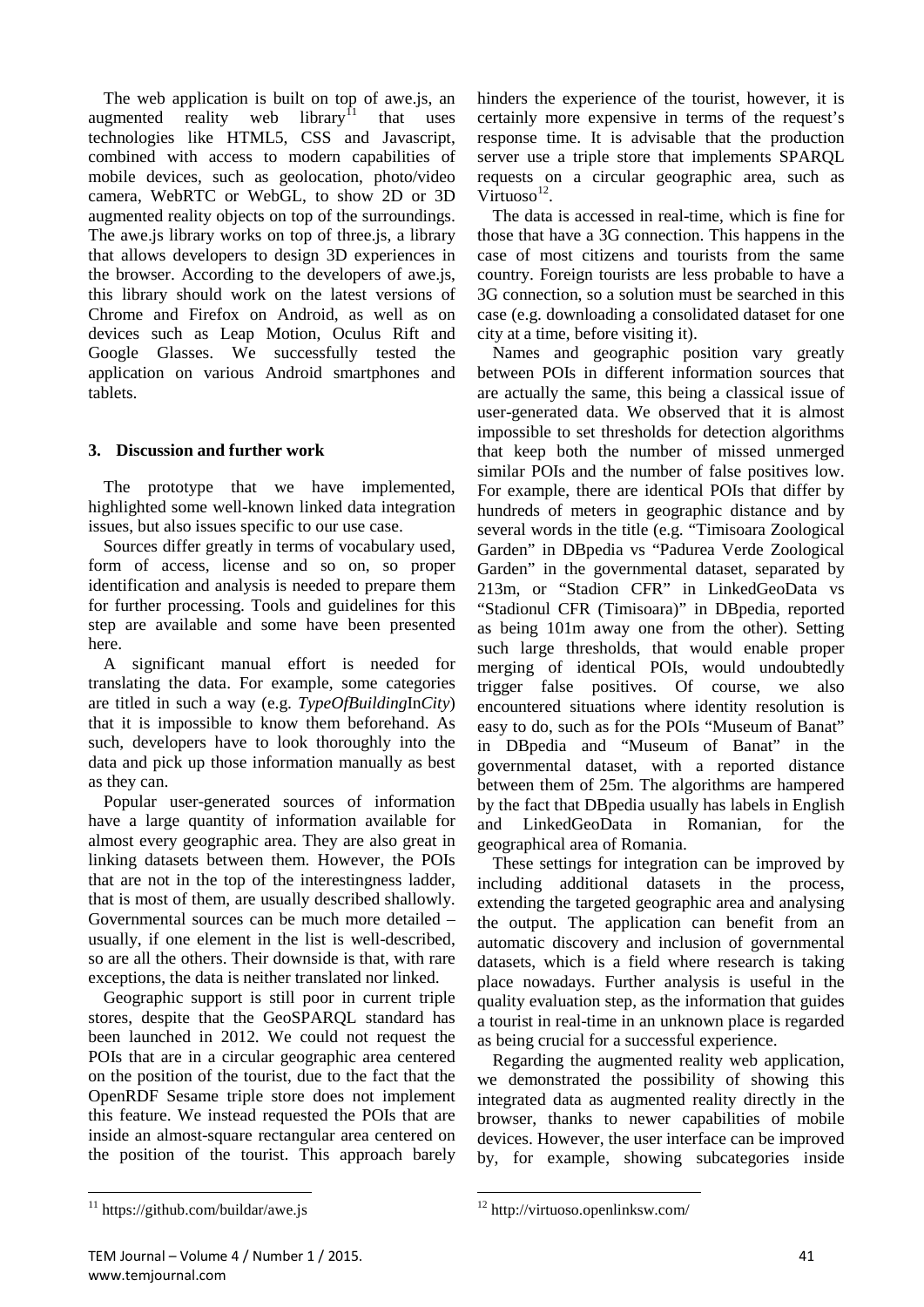supercategories, for better filtering, or showing links to similar POIs (regarding architecture, functionality and so on) for a more complete experience.

# **4. Conclusion**

 Tourists nowadays expect to be able to use dynamic, adaptive and personalized technology applications to move around an unknown place. Mobile augmented reality applications are an appropriate way for tourists to explore new lands. However, these applications suffer in terms of content, as information is rather limited and not connected in the sense of multiple sources available. Linked open data seems to be a good solution for this problem, on the one side, due to its openness and increasing value in quantity and quality, and on the other side, due to its dynamic and easy way of interconnection.

We proposed a model for building such an application and developed a prototype that implements it. We showed how each step of the process, regarding both linked data and augmented reality, can be handled, in a sufficient generic manner, which can be replicated by other researchers. We pointed out that integrating linked data in mobile augmented reality applications has the potential of leading to more and better data for the tourist. We have discussed what type of problems can show up, how to overcome them and what are some next steps in improving this kind of applications.

# **Acknowledgements**

This work was partially supported by the strategic grant POSDRU/159/1.5/S/137070 (2014) of the Ministry of National Education, Romania, co-financed by the European Social Fund – Investing in People, within the Sectoral Operational Programme Human Resources Development 2007-2013.

# **References**

- [1]. Craig A.B. (2013). *Understanding Augmented Reality: Concepts and Applications*. Newnes
- [2]. Huang Z., Hui P., Peylo C., & Chatzopoulos D. (2013). Mobile Augmented Reality Survey: A Bottom-up Approach. arXiv preprint arXiv:1309.4413
- [3]. Franco C.L. (2010). CONCERT: A New Framework for Contextual Computing in Tourism to Support Human Mobility. UNIVERSIDAD DE DEUSTO (SPAIN)
- [4]. Yovcheva Z., Buhalis D., & Gatzidis C. (2012). Overview of Smartphone Augmented Reality Applications for Tourism. E-review of Tourism Research 10:
- [5]. Langlotz T., Nguyen T., Schmalstieg D., & Grasset R. (2014). Next-Generation Augmented Reality Browsers: Rich, Seamless, and Adaptive. *Proceedings of the IEEE* 102:155–169.
- [6]. Bizer C., Heath T., & Berners-Lee T. (2009). Linked Data - The Story So Far: *International Journal on Semantic Web and Information Systems* 5:1–22. doi: 10.4018/jswis.2009081901
- [7]. Shadbolt N., Hall W., & Berners-Lee T. (2006). The semantic web revisited. *Intelligent Systems, IEEE* 21:96–101.
- [8]. Vert S., & Vasiu R. (2014). Relevant Aspects for the Integration of Linked Data in Mobile Augmented Reality Applications for Tourism. In: Dregvaite G, Damasevicius R (eds) Information and Software Technologies. Springer International Publishing, pp 334–345
- [9]. Dadzie A.-S., & Rowe M. (2011). Approaches to visualising linked data: A survey. *Semantic Web*  $2:89 - 124$ .
- [10]. Reynolds V., Hausenblas M., Polleres A., Hauswirth M., & Hegde V. (2010). Exploiting linked open data for mobile augmented reality. W3C Workshop: Augmented Reality on the Web. June, p 12
- [11]. Hegde V., Reynolds V., Parreira J.X., & Hauswirth M. (2011). Utililising Linked Data for Personalized Recommendation of POI's.
- [12]. Van Aart C., Wielinga B., & Van Hage W.R. (2010). Mobile cultural heritage guide: locationaware semantic search. Knowledge Engineering and Management by the Masses. Springer, pp 257–271
- [13]. Nixon L.J.B., Grubert J., Reitmayr G., & Scicluna J. (2012). SmartReality: Integrating the Web into Augmented Reality. pp 48–54
- [14]. Aydin B., Gensel J., Genoud P., Calabretto S., & Tellez B. (2013). Extending Augmented Reality Mobile Application with Structured Knowledge from the LOD Cloud. 3rd International Workshop on Information Management for Mobile Applications 13:
- [15]. Aydin B., Gensel J., Genoud P., Calabretto S., & Tellez B. (2013). An architecture for surroundings discovery by linking 3D models and LOD cloud. Proceedings of the Second ACM SIGSPATIAL International Workshop on Mobile Geographic Information Systems. ACM, pp 9–16

42 TEM Journal – Volume 4 / Number 1 / 2015 www.temjournal.com